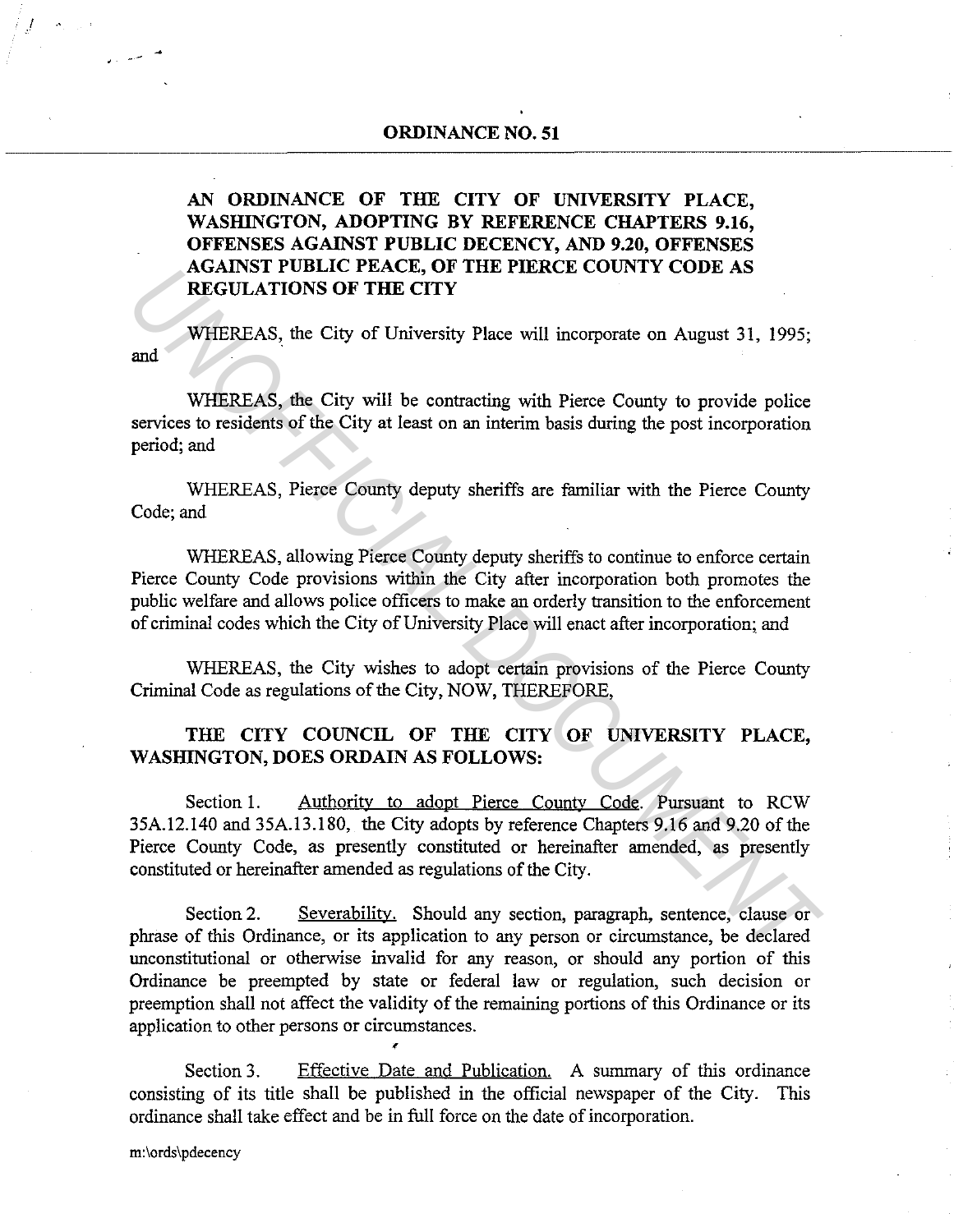# **PASSED BY THE CITY COUNCIL ON AUGUST 21, 1995**

**ATTEST:** 

..

**Susan Matthew, Interim City Clerk** Stanley X.K. Filemming, Mayo<sup>1</sup><br>
ATTEST:<br>
Susan Matthew, Interim City Clerk<br>
APPROVED AS TO FORM:<br>
City Attorney<br>
Date of Publication: August 24, 1995<br>
Effective Date: August 31, 1995

**APPROVED AS TO FORM:** 

City Attorney

Date of Publication: August 24, 1995<br>Effective Date: August 31, 1995 August 31, 1995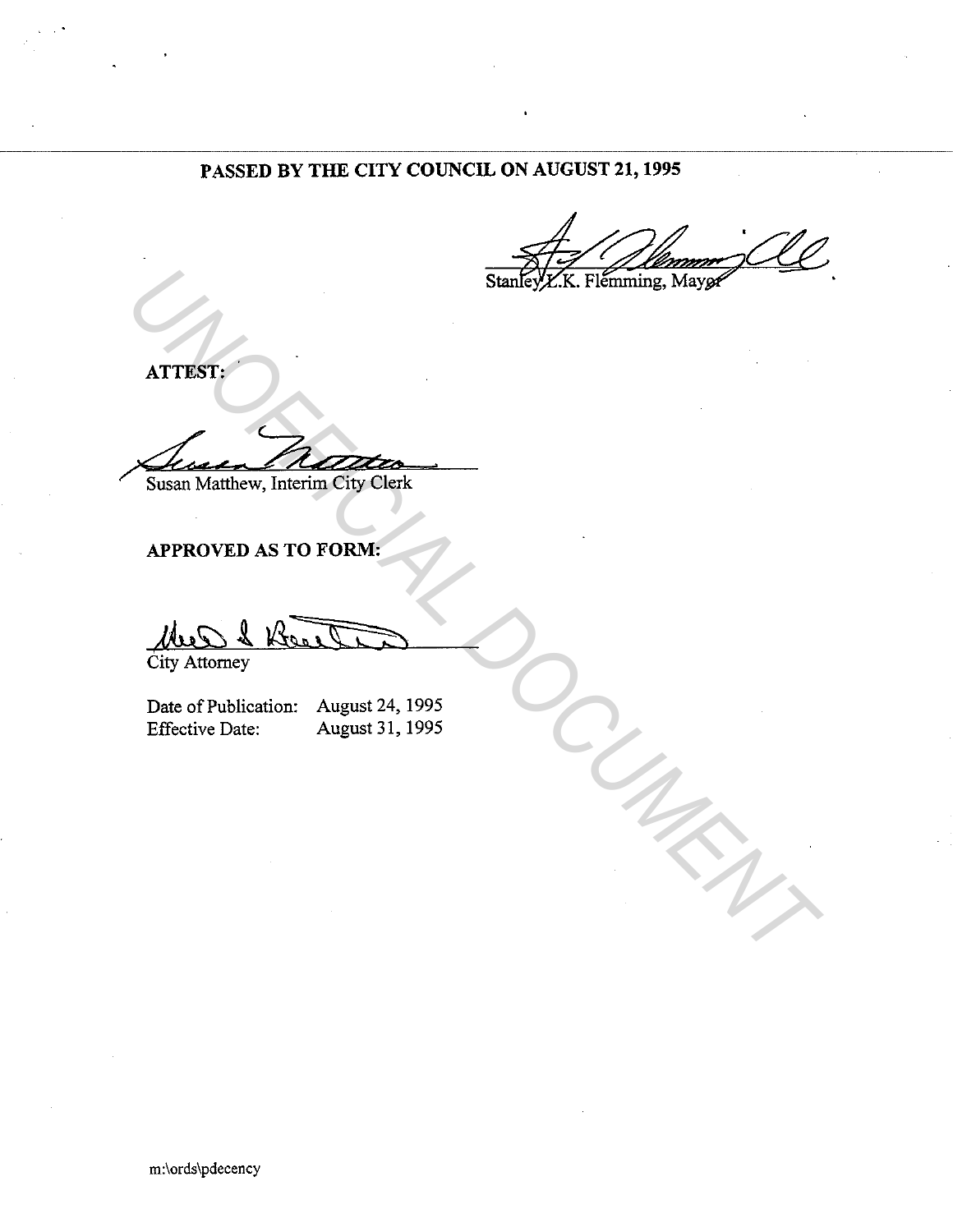## Chapter 9.16

#### OFFENSES AGAINST PUBLIC DECENCY

## 8ections1

# Article I. Body Studios

t.15.010 Prohibited.

t.15.020 Defined. t.15.030 Violation.

# Article II. Prostitution<br>Unlawful Acts.

t.15.040

9.16.040 Unlawful Acts.<br>9.16.050 Xnown Prostitute or Panderer Defined.

t.15.050 Prostitution Defined - Sexual Activity Defined.

t.15.070 Violation.

t.15.075 severability.

# Article III. Lewd Conduct and Offenses Aqainst PUblic Morals

,-

| -------------------------                                  |
|------------------------------------------------------------|
| 9.16.080 Unlawful Public Exposure Prohibited.              |
| 9.16.090 Facilitating Unlawful Public Exposure Prohibited. |
| 9.16.100 Exemptions.                                       |
| 9.16.110 Affirmative Defenses.                             |

# Article I. Body studios

## t.15.010 Prohibited.

From and after the effective date of the resolution codified in this article, it shall be unlawful for any person to operate, conduct, maintain, participate in, or advertise a body studio, or. to knowingly be employed, participate in, or conduct any business on the premises of a body studio. (Prior Code S 35.03.010)

#### t.15.020 Defined.

"Body studio" means any premises, other than a massaqe parlor as defined in Pierce County Code Chapter 5.38 upon which is furnished for a fee or compensation the opportunity to paint, massaqe, feel, handle, caress or touch the unclothed body or an unclothed portion of the body of another person, or to be so painted, massaqed, felt, handled, touched or caressed by another person, or to observe, view, photograph, film or videotape any such activity. (Prior Code S 35.03.020) 9.16.020 Defined.<br>
9.16.020 Violation.<br>
16.030 Violation.<br>
17.630 Winding Activity or Prostitution Paints of Panders Defined.<br>
9.16.030 Known Prostitution Defined - Sexual Activity Defined.<br>
9.16.070 Violation.<br>
9.16.070 V

#### t.15.030 Violation.

Any person violatinq this article shall be quilty of a misdemeanor. (Prior Code S 35.03.030)

# Article II. Prostitution

# t.15.040 Unlawful Acts.

It is unlawful for anyone:

A. To commit or offer or agree to commit an act of prostitution; or

B. To secure or offer to secure another for the purpose of

 $9 - 8$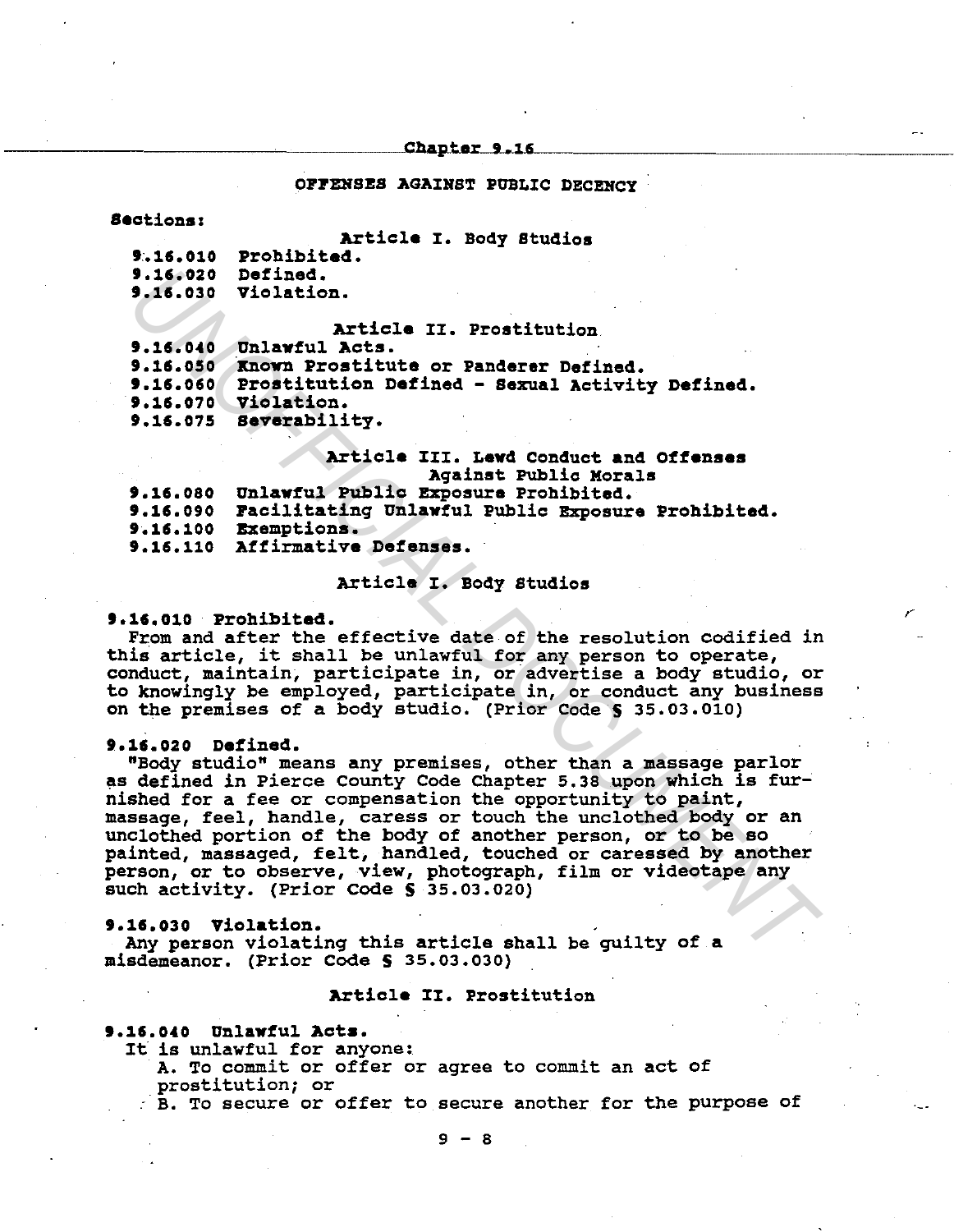Tide 9 - Criminal Code 9.16.040

committing an act of prostitution; or

C. To knowingly transport a person into or within the County with purpose to promote that person's engaging in

prostitution, or procuring or paying for transportation with that purpose; or

D. To knowingly receive, offer or agree to receive another into any place or building for the purpose of performing an act of prostitution, or to knowingly permit another to remain there for any such purpose; or

E. To direct another to any place for the purpose of committing an act of prostitution; or

F. To knowingly in any way aid, abet or participate in an. act of prostitution; or

G. To loiter in or near any thoroughfare or place open to the public in any manner and under circumstances manifesting the purpose of committing, or inducing, enticing, soliciting or procuring another to commit, an act of prostitution. Among the circumstances which may be considered in determining whether such purpose is manifested: that such person is a known prostitute or panderer, repeatedly beckons to, stops or attempts to stop, or engages passersby in conversation, or repeatedly stops or attempts to stop motor From the control of the purple for the purpose of<br> **Example 1** and the form of the purpose of<br> **Example of the purpose of**<br> **Example of the purpose of**<br> **Contribution** and the from the purpose of<br> **P.** To knowingly in any

vehicle operators by hailing, waving of arms or any other<br>bodily gesture that bodily gesture; or<br>H. To patronize a prostitute. A person is guilty of

patronizing a prostitute if.

1. Pursuant to a prior understanding, he/she pays a fee to another person as compensation for such person or a third person having engaged in sexual conduct with him/her; or

2. He/she pays or agrees to pay a fee to another person pursuant to an understanding that in return therefor such person will engage in sexual conduct with him/her; or

or<br>3. He/she solicits or requests another person to engage<br>in sexual conduct with him/her in return for <mark>a fee.</mark>

in sexual conduct with him/her in return for a fee. (Ord. 86-121 S 1, 1986; Ord. 82-55 S 1 (part), 1982; prior Code S 35.05.010)

9.16.050 Xnown Prostitute or Panderer Defined.

For the purpose of this article, a "known prostitute or panderer" is a person who, within three years previous to the date of arrest for violation of this article, has within the knowledge of the arresting officer been convicted of violating any ordinance or law of any jurisdiction within the state of Washington defining and punishing acts of soliciting, committing, or offering or agreeing to commit prostitution. (Ord. 82-55 S 1 (part), 1982; prior Code S 35~05.020)

9.16.060 Prostitution Defined - Sexual Activity Defined.<br>For the purpose of this article, "prostitution" means engaging, agreeing to engage, or offering to engage for a fee, exchange, reward or promise in sexual activity, and "sexual activity"

A. Sexual intercourse within its ordinary meaning, occurring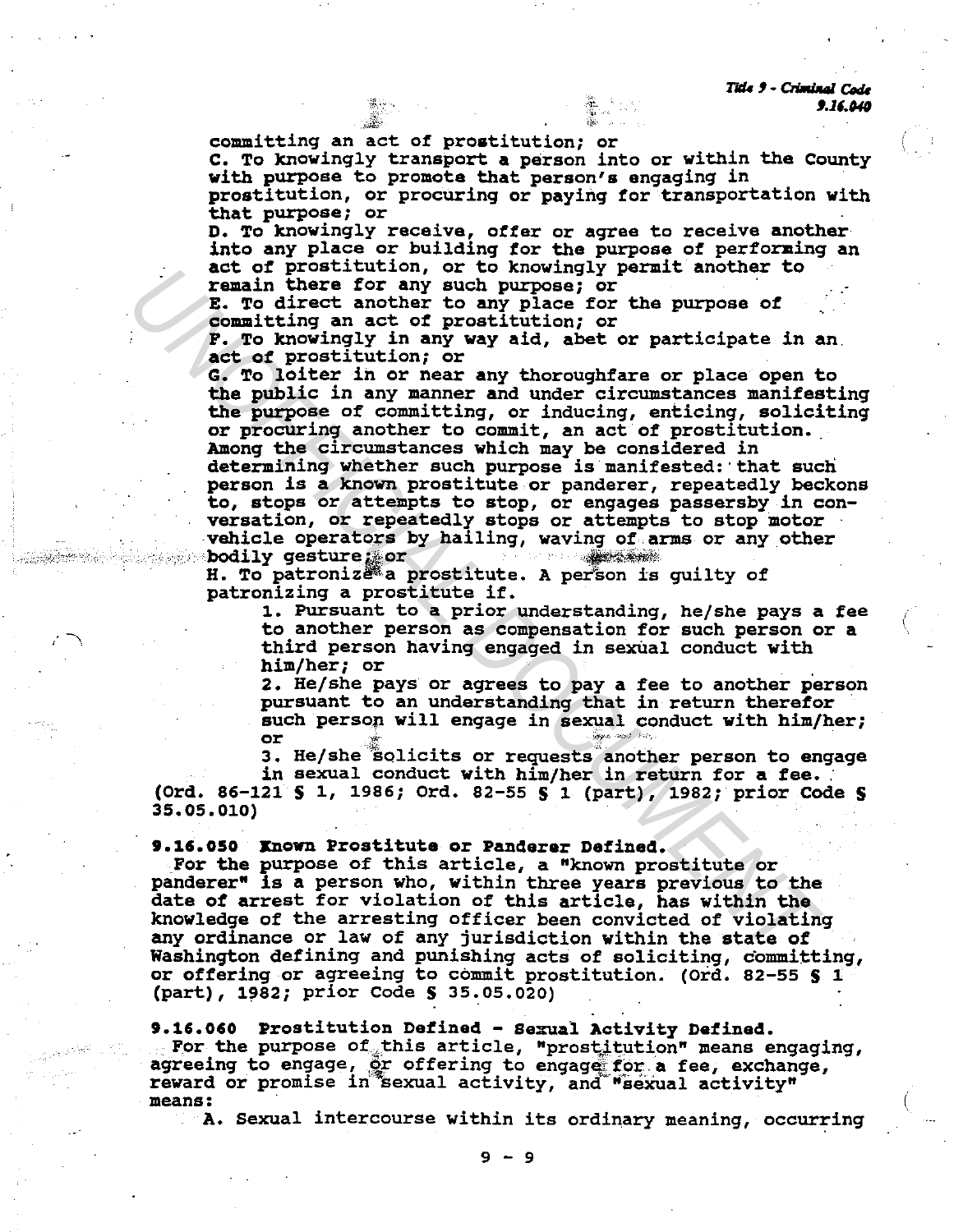Title 9 - Criminal Code f.16.060

# upon any penetration, however slight; and

B. Also means any penetration of the vagina or anus however slight, by an object, when committed on one person by another, whether such persons are of the same or opposite sex, except when such penetration is accomplished for medically recognized treatment or diagnostic purposes; and c. Also means any act of sexual contact between persons involving the sex organs of one person and the mouth or anus of another whether such persons are of the same or opposite sex; and

D. Also means masturbation, manual or instrumental, of one person by another.

(Ord. 82-55 § 1 (part), 1982; prior Code § 35.05.030)

# 9.15.070 Violation.

Any person convicted for violation of or failure to comply with any provisions of this article shall be guilty of a misdemeanor. (Ord. 85-52 S l, 1985: Ord. 82-55 S 1 (part), 1982; prior Code S 35.05.040)

## 9.15.075 Severability.

If any provision of this Chapter or its application to any ,.person or circumstance is held invalid, the remainder of the Chapter or the application of the provision to other persons or circumstances shall not be affected. (Ord. 89-155 S 18, 1989)

Article III. Lewd Conduct and Offenses Against PUblic Morals

# 9.16.080 Unlawful Public Exposure Prohibited.

A. It shall be unlawful for any person to intentionally commit any act constituting unlawful public exposure. B. "Public exposure" means the act of revealing, exhibiting or otherwise rendering certain parts of the human body open to public view. <sup>1</sup> involving the sex organs of one person and the mouth or anus<br> *USA another whether such persons* are of the small or opposite<br> **D. Also means masturbation**, manual or instrumental, of one<br> **PERSON DEATS (2014)**, 1982

c. "Unlawful public exposure" means:

1. A public exposure of any portion of the human anus or genitals;

2. A public exposure of any portion of the female breast lower than the upper edge of the areola; or 3. A public exposure consisting of touching, caressing or fondling of the male or female genitals or female breasts, whether clothed or unclothed.

(Ord. 84-172 S 3 (part), 1984; Ord. 83-28 S 1 (part), 1983; prior Code S 35.02.306)

# 9.16.090 Facilitating Unlawful Public Exposure Prohibited.

A. It shall be unlawful for the owner, lessee, manager, operator or other person in charge of any public place to ... knowingly permit, encourage, or cause to be committed, whether by commission or omission, any unlawful public

exposure upon said premises.<br>B. "Public place" means any place in which the general public has a right to be present, whether or not conditioned upon payment of a fee, and includes, but is not limited to, buildings open to the general public, whether or not access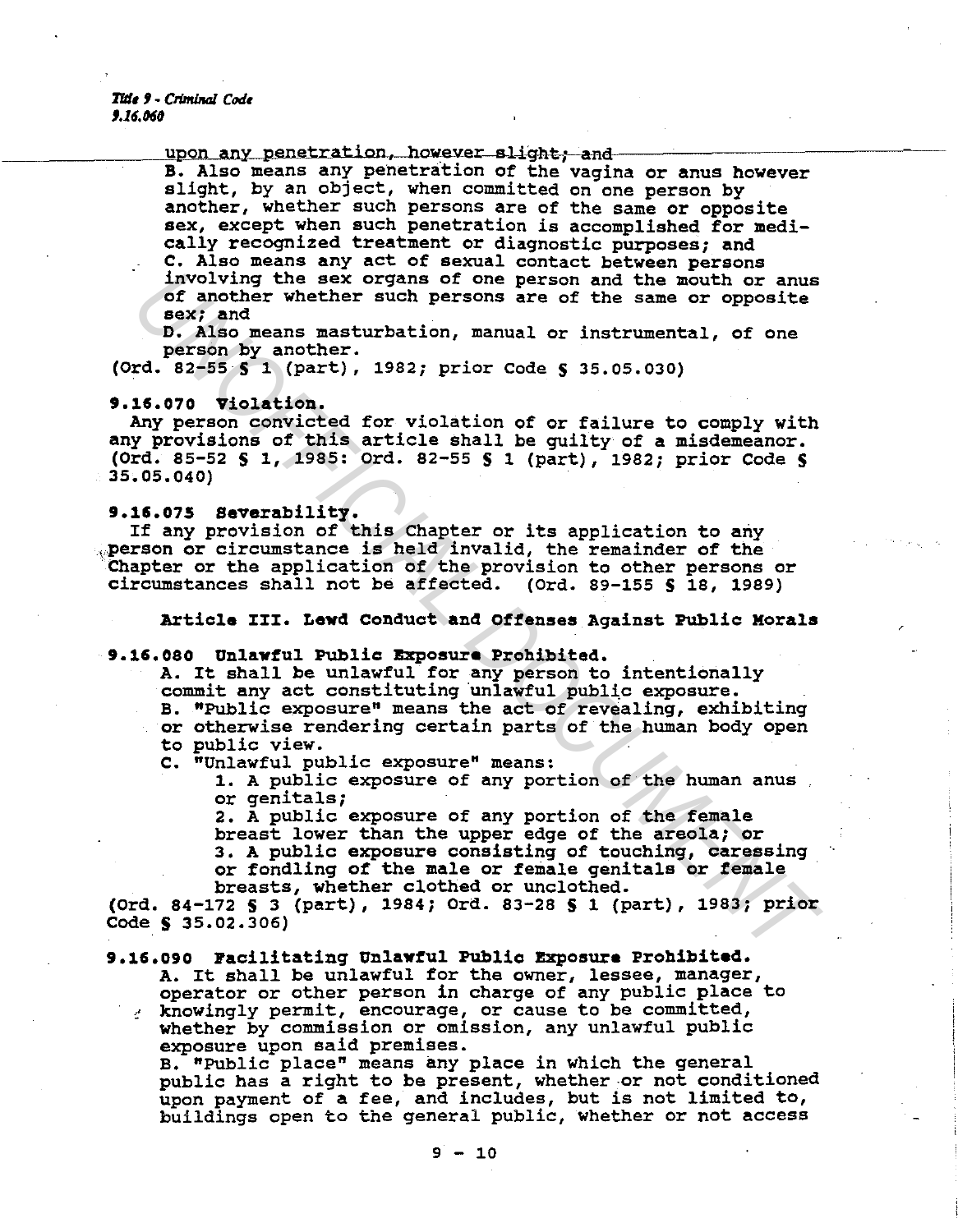Title 9 - Criminal Code 9.14.090

' ,.

.·

is restricted according to age, including those in which  $\cdot$ food or drink is served, or entertainment provided.

(Ord. 84-172 **S** 3 (part), 1984; Ord. 83-28 **S** 1 (part), 1983; prior Code **S** 35.02.307)

# **9.16.100 Exemptions.**

The prohibitions set forth in Sections 9.16.080 and 9.16.090 shall not apply to the following:

A. Play, opera, musical or other dramatic work;<br>B. Class, seminar or lecture conducted for a scientific or educational purpose;<br>C. Nudity within a locker room or other similar facility

used for changing clothing in connection with athletic or exercise activities;

D. "Expressive dance" which means any dance which, when considered in the context of the entire performance, constitutes an expression of theme, story or ideas, but excluding any dance such as, but not limited to, common barroom-type topless dancing which, when considered in the context of the entire performance, is presented primarily as **a** means of displaying nudity as a sales device or for other commercial exploitation without substantial expression of **Example 2014** Correlated or the classical control of the diversional purpose: musical control of the classical control of the conduction of the scientific dc. Nudity within a locker room or other similar facility used for

theme, story or ideas. ·· · · (Ord. 84-172 **S** 3 (part), 1984; Ord. 83-28 **S** 1 (part), 1983; prior Code **S** 35.02.308)

# **9.16.110 Affirmative Defenses.**

 $\cdot$  -  $\cdot$ 

It is an affirmative defense to a prosecution for violation of Sections 9.16.080 and 9.16.090 that the nudity or other public<br>exposure, when considered in the context in which presented, proexposure, when considered in the context in which presented, pro- vided actual literary, artistic, political or scientific value and was not provided for commercial or sexual exploitation or with an emphasis on an appeal to a prurient interest. (Ord. 84-172 **S** 3 .(part), 1984; Ord. 83-28 S 1 (part), 1983; prior Code **S**  35.02.309)

 $9 - 11$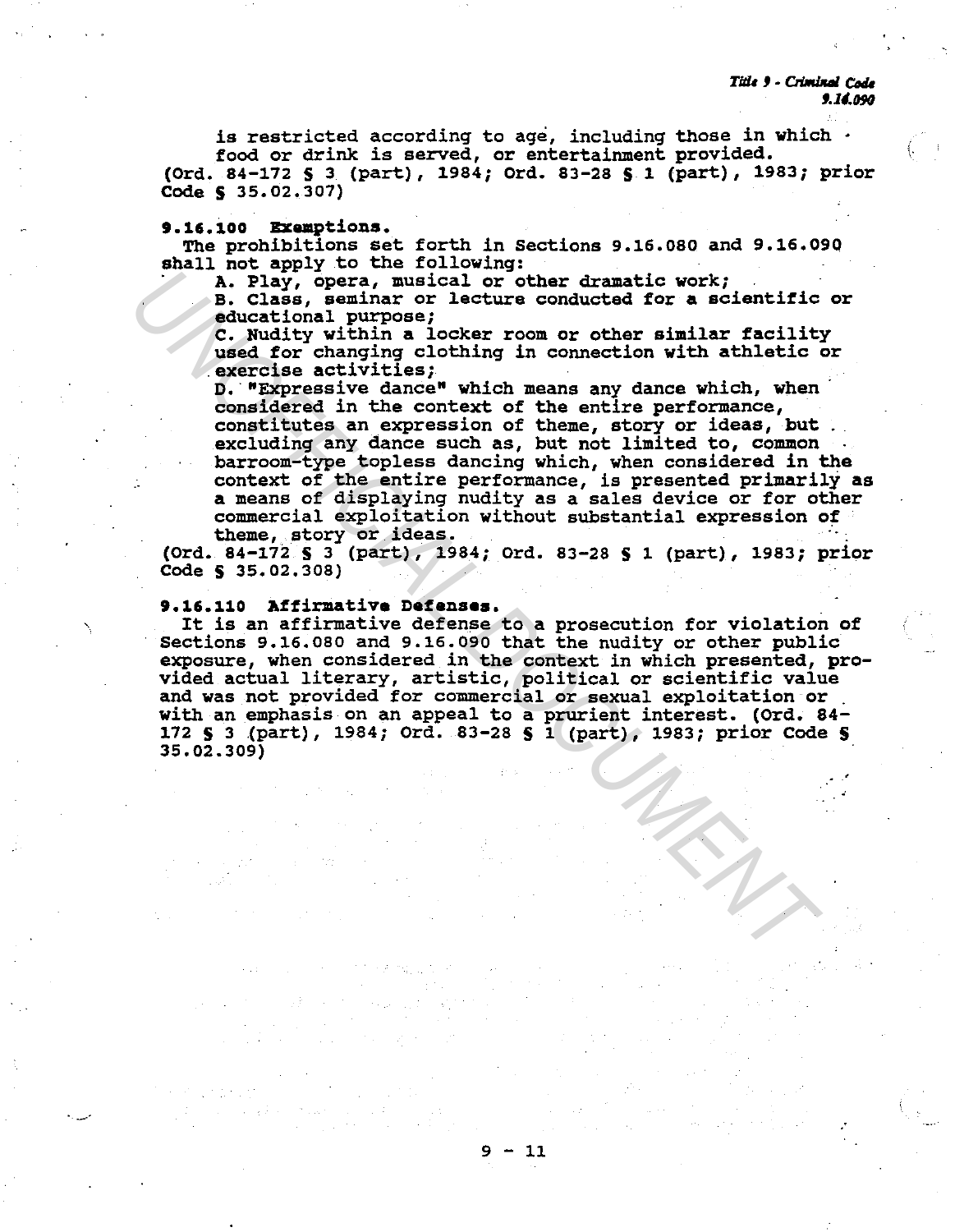#### Chapter 9.20

## OFFENSES AGAINST PUBLIC PEACE

Sections:

| 9.20.010 | <b>Encouraging Fighting.</b>                        |
|----------|-----------------------------------------------------|
| 9.20.030 | Loitering on Schoolgrounds.                         |
|          | Loitering With the Intent to Engage in Drug-Related |
| 9.20.040 | Activity.                                           |
| 9.20.050 | Considerations.                                     |
| 9.20.060 | Chapter Cumulative.                                 |
|          | 9.20.070 Severability.                              |
|          | 9.20.080 Violation-Penalty.                         |
|          |                                                     |

9.20.010 Encouraging Fighting.

Any person fighting or encouraging others to fight in any public place is guilty of a misdemeanor. (Ord. 84-172 S 3 (part), 1984; prior Code S 35.02.100)

9.20.030 Loitering on Schoolgrounds.

Every person, except a person enrolled as a student in, or parents or guardians of such students or person employed by such school or institution, who without a lawful purpose therefor wilfully loiters about the building or buildings of any public or private school or institution of higher learning or the public premises adjacent thereto at a time when school is in session, or when organized school sanctioned activities are in progress, is guilty of a misdemeanor. (Ord. 84-172 S 3 (part), 1984; prior  $Code$   $S$  35.02.320) 9.20.040 Loitering With the Intent to Engage in Drug-Related<br>
2.20.050 Considerations.<br>
9.20.060 Chapter Cumulative.<br>
9.20.060 Chapter Cumulative.<br>
9.20.060 Chapter Cumulative.<br>
9.20.060 Violation-Penalty.<br>
9.20.080 Violat

# 9.20.040 Loitering With tha Intent to Bngaga in Drug-Related Activity.

It is unlawful for any person to loiter in or near any thoroughfare, place open to the public, or near any public or .private place with the intent to engage in drug-related activity contrary to any of the provisions of Chapter 69.41, 69.50, or. (part), 1988)

# 9.20.050 considerations.

In the context of Section 9.20.040, included among the circumstances which may be considered in determining whether such intent to engage in drug-related activity is manifested, but not limited thereto, are:

A. such person is a known unlawful drug user, possessor, or seller. For purposes of this Chapter, a "known unlawful drug user, possessor, or seller" is a person who has, within the knowledge of the arresting.officer, been convicted in any court within this state of any provisions referred to in Chapter 69.41, 69.50, or 69.52 of the Revised Code of Washington within the last five (5) years, or substantialiy similar laws of any political subdivision of this state within the last five (5) years, or any other similar laws of any other state within the last five (5) years; or a person